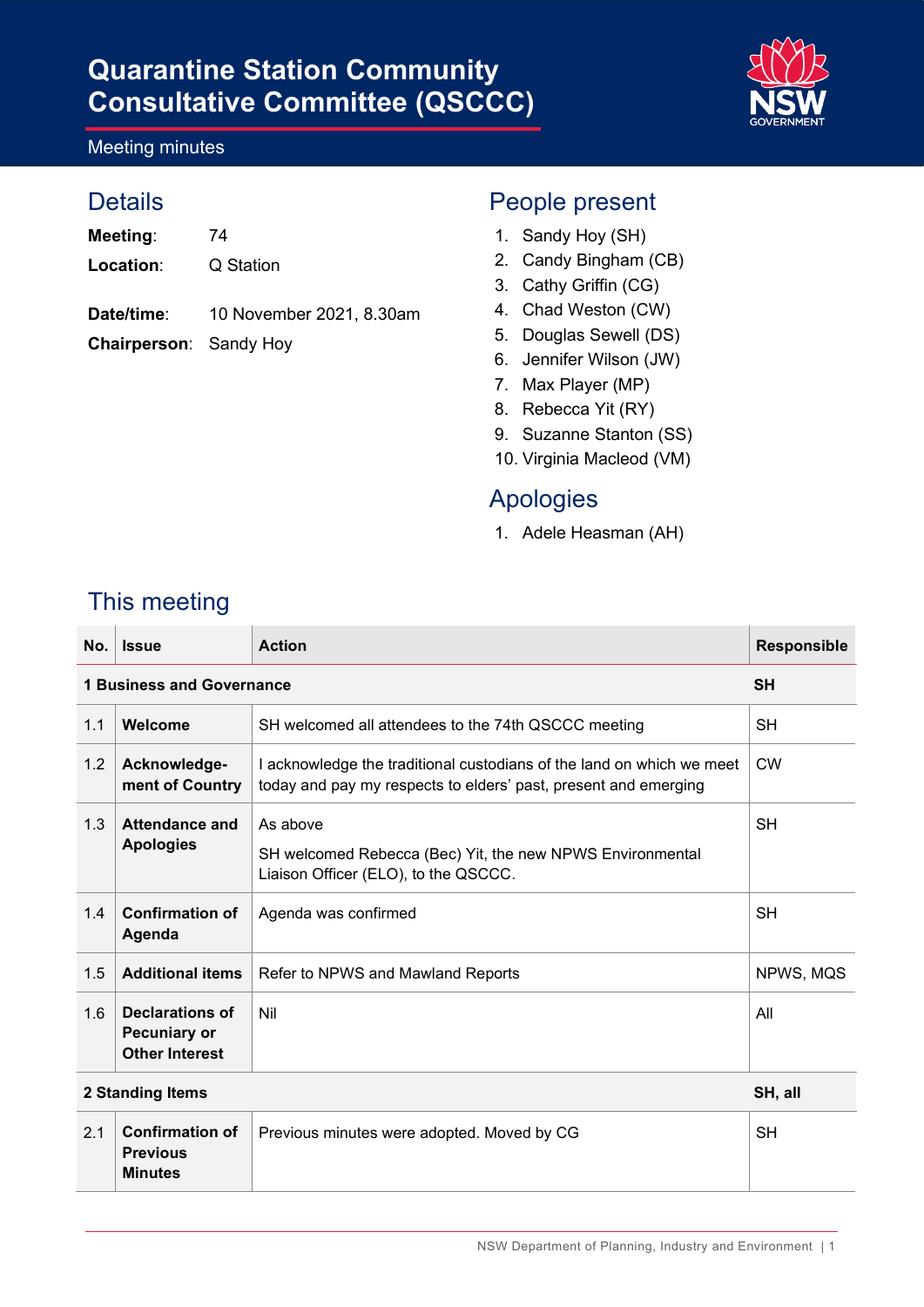

| No. | <b>Issue</b>                         | <b>Action</b>                                                                                                                                                                                                                                                                 | <b>Responsible</b> |
|-----|--------------------------------------|-------------------------------------------------------------------------------------------------------------------------------------------------------------------------------------------------------------------------------------------------------------------------------|--------------------|
| 2.2 | <b>Review of</b>                     | <b>Vegetation at water tank</b>                                                                                                                                                                                                                                               | MQS, NPWS          |
|     | <b>Action Items</b><br>from Previous | MQS to engage contractors to ensure that asbestos in the water<br>$\bullet$<br>tank is safe and arrange clearing of vegetation.                                                                                                                                               |                    |
|     | <b>Minutes</b>                       | NPWS have offered assistance in ensuring appropriate<br>$\bullet$<br>procedures are followed and will assist with engaging appropriate<br>contractors, as required.                                                                                                           |                    |
|     |                                      | RY to look at previous correspondence.<br>$\bullet$                                                                                                                                                                                                                           |                    |
|     |                                      | NPWS to confirm process.<br>$\bullet$                                                                                                                                                                                                                                         |                    |
|     |                                      | <b>Reporting</b>                                                                                                                                                                                                                                                              | MQS, NPWS          |
|     |                                      | Draft templates have been prepared and issued to consultants<br>$\bullet$<br>engaged to fulfil QS reporting requirements on behalf of<br>NPWS/MQS.                                                                                                                            |                    |
|     |                                      | Ongoing refinement and finalisation of report templates<br>$\bullet$                                                                                                                                                                                                          |                    |
|     |                                      | Consultants SNC Lavalin engaged and preparing Annual<br>$\bullet$<br><b>Environmental Reports.</b>                                                                                                                                                                            |                    |
|     |                                      | Consultants Wolfpeak engaged to prepare 2021 Compliance<br>$\bullet$<br>report.                                                                                                                                                                                               |                    |
|     |                                      | NPWS seeking DPIE Compliance approval for selected auditors.<br>$\bullet$                                                                                                                                                                                                     |                    |
|     |                                      | JD and SS to meet and discuss site wide plans.<br>$\bullet$                                                                                                                                                                                                                   |                    |
|     |                                      | NPWS seeking funding to update site wide plans<br>$\bullet$                                                                                                                                                                                                                   |                    |
|     |                                      | QSCCC will be provided with drafts for their review and feedback<br>$\bullet$<br>during consultation process, prior to finalisation.                                                                                                                                          |                    |
|     |                                      | P11 stairs and toilets                                                                                                                                                                                                                                                        | MQS, NPWS          |
|     |                                      | Area around stairs cleared and made safe.<br>$\bullet$                                                                                                                                                                                                                        |                    |
|     |                                      | MQS to seek advice from Heritage Architect and Heritage NSW<br>$\bullet$<br>regarding possible reinstatement/ restoration.                                                                                                                                                    |                    |
|     |                                      | NPWS to provide support where required, specifically regarding<br>$\bullet$<br>the existing records contained in the Conservation Management<br>Plan for QS and other associated documentation, in light of<br>potential maintenance, repairs and upgrades to built heritage. |                    |
|     |                                      | Photo and information distributed to QSCCC on 10 Nov 2021<br>$\bullet$                                                                                                                                                                                                        |                    |
|     |                                      | ELO will follow up about an interpretation panel<br>$\bullet$                                                                                                                                                                                                                 |                    |
|     |                                      | <b>Bluefish Banksia Hazard Reduction</b>                                                                                                                                                                                                                                      | NPWS, MQS          |
|     |                                      | Matter with NSW Crown Solicitors Office, awaiting advice                                                                                                                                                                                                                      |                    |
|     |                                      | <b>Access to Old Mans Hat</b>                                                                                                                                                                                                                                                 | MQS, NPWS          |
|     |                                      | MQS to submit application for EcoWalks Tours to conduct tours to<br>٠<br>Old Mans Hat to NPWS                                                                                                                                                                                 |                    |
|     |                                      | Unauthorised memorial along the track to be investigated by<br>٠<br><b>NPWS</b>                                                                                                                                                                                               |                    |
|     |                                      | <b>Filling of Environmental Liaison Officer role</b>                                                                                                                                                                                                                          | All to note        |
|     |                                      | RY is now in the role, so this item is now resolved.                                                                                                                                                                                                                          |                    |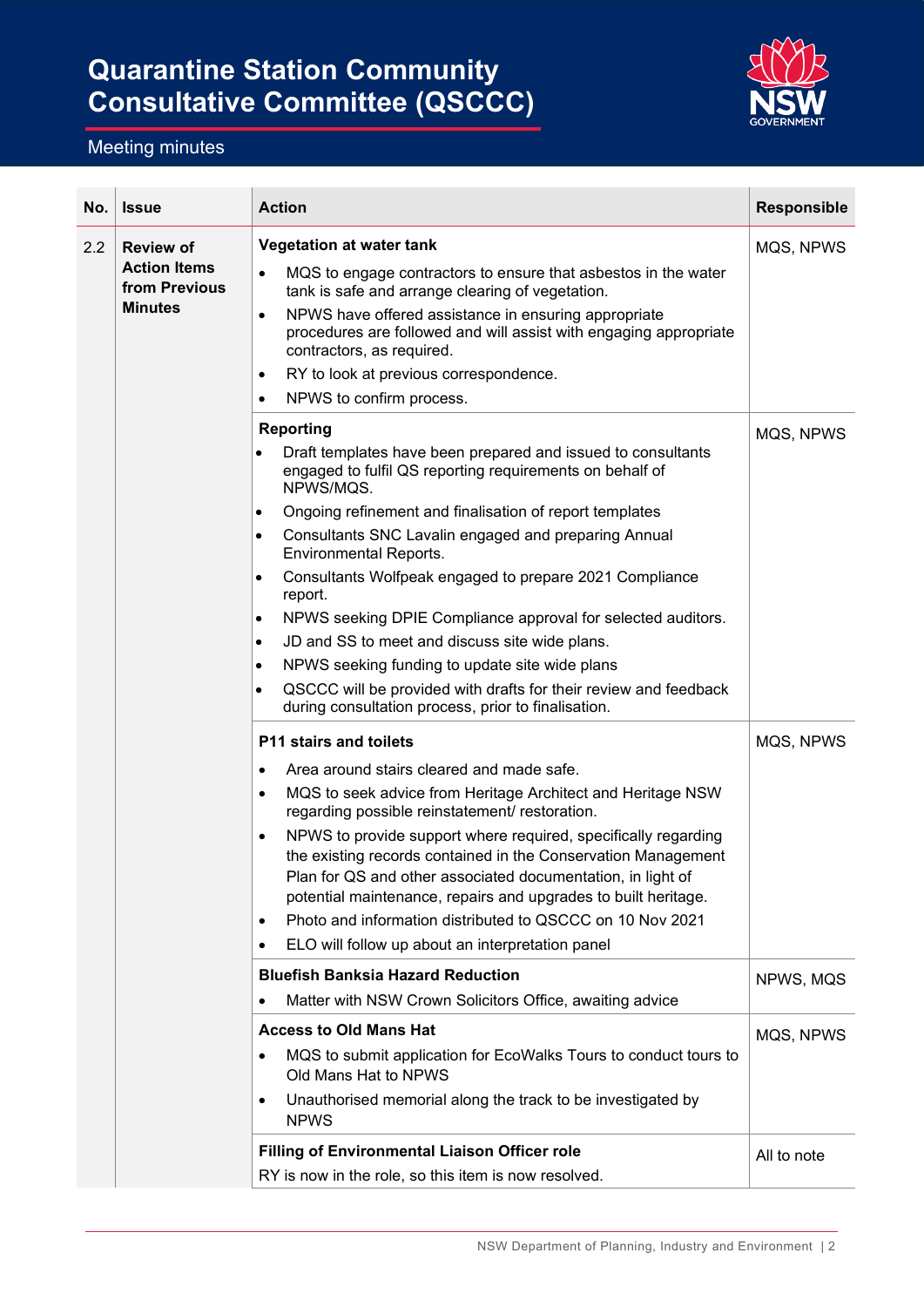

| No. | <b>Issue</b>             | <b>Action</b>                                                                                                                                                                                                                                                                                                                                                 | <b>Responsible</b> |
|-----|--------------------------|---------------------------------------------------------------------------------------------------------------------------------------------------------------------------------------------------------------------------------------------------------------------------------------------------------------------------------------------------------------|--------------------|
|     |                          | <b>QSCCC Vacant Positions</b><br>ELO to prepare and manage advertisement process and<br>$\bullet$<br>timeframe.<br>QSCCC require advance notice of the advertisement.<br>$\bullet$                                                                                                                                                                            | <b>NPWS</b>        |
|     |                          | <b>Bandicoot Survey</b>                                                                                                                                                                                                                                                                                                                                       | <b>NPWS</b>        |
|     |                          | NPWS to distribute report once finalised                                                                                                                                                                                                                                                                                                                      |                    |
|     |                          | <b>Funicular Stairs</b>                                                                                                                                                                                                                                                                                                                                       | MQS, MQS           |
|     |                          | Signage installed<br>$\bullet$<br>MQS to investigate safety requirements at night, with NPWS<br>$\bullet$<br>support if required                                                                                                                                                                                                                              |                    |
|     |                          | Fig tree damage to penguin fence<br>Completed.                                                                                                                                                                                                                                                                                                                | All to note        |
|     |                          | <b>Pampas Grass</b>                                                                                                                                                                                                                                                                                                                                           | <b>NPWS</b>        |
|     |                          | Ongoing Pampas grass removal and eradication program                                                                                                                                                                                                                                                                                                          |                    |
|     |                          | NPWS to examine report of possible erroneous poisoning of native<br>$\bullet$<br>grass                                                                                                                                                                                                                                                                        |                    |
|     |                          | <b>Transport to Q Station and North Head</b>                                                                                                                                                                                                                                                                                                                  | <b>SH</b>          |
|     |                          | Waiting for response from Transport for NSW<br>$\bullet$                                                                                                                                                                                                                                                                                                      |                    |
|     |                          | Ferry services to Q Station wharf<br>Response to the letter asking for ferry services to resume to Q<br>$\bullet$<br>Station wharf had been received from MyFast Ferry/NRMA.<br>They are open to resuming ferry services stopping at Q Station<br>wharf subject to demand.                                                                                    | All to note        |
|     |                          | A Q Station staff member is contacting MyFastFerry every week.<br>$\bullet$<br>Visitors are asking for the ferry to be reinstated.                                                                                                                                                                                                                            |                    |
|     |                          | Early renewal of lease                                                                                                                                                                                                                                                                                                                                        | All to note        |
|     |                          | Refer to Mawland report                                                                                                                                                                                                                                                                                                                                       |                    |
| 2.3 | Correspondence<br>In/Out | Letter to MyFast Ferry-response received<br>٠<br>Letter to Minister for Transport/Transport for NSW - response<br>$\bullet$<br>not yet received                                                                                                                                                                                                               | All                |
| 2.4 | <b>Additional</b>        | Refer to NPWS and Mawland reports for:                                                                                                                                                                                                                                                                                                                        | All to note        |
|     | agenda items             | Update about lease/business sale process<br>$\bullet$                                                                                                                                                                                                                                                                                                         |                    |
|     |                          | Support from QSCCC for October 2020 fire compensation<br>$\bullet$                                                                                                                                                                                                                                                                                            |                    |
|     |                          | Plaque for nurses, and Annie Egan function                                                                                                                                                                                                                                                                                                                    |                    |
|     |                          | <b>Blue plaque</b><br>The process for applying for a Blue Plaque is quite arduous due to<br>NPWS and heritage approvals required. Some committee members<br>had expressed that the Blue Plaque concept is not entirely<br>appropriate for Q Station. Consensus amongst the committee that<br>the appropriate approach to take is to not pursue a Blue Plaque. | All to note        |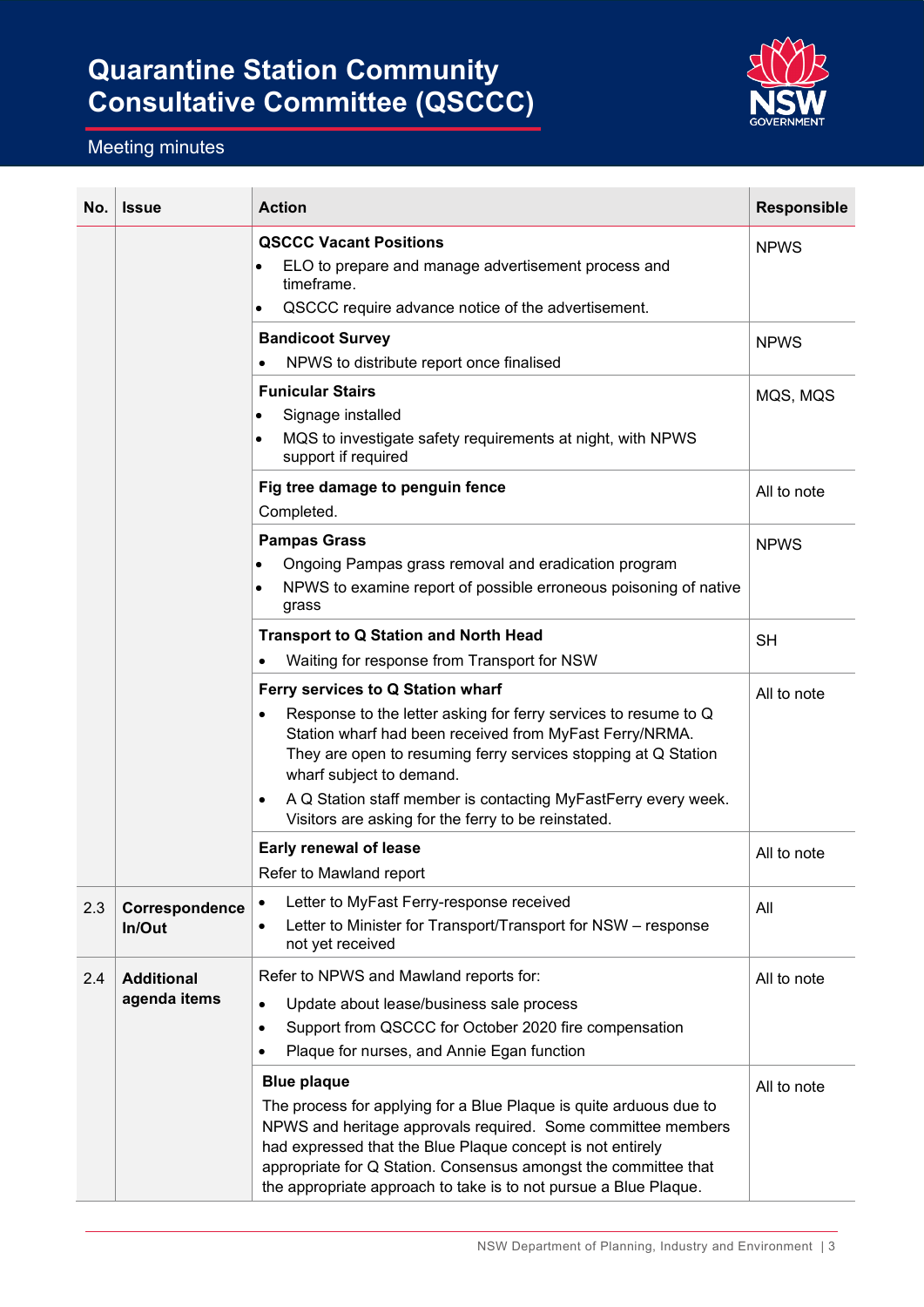

### Meeting minutes

| No. | <b>Issue</b>                                     | <b>Action</b>                                                                                                                                 | <b>Responsible</b> |
|-----|--------------------------------------------------|-----------------------------------------------------------------------------------------------------------------------------------------------|--------------------|
| 2.5 | <b>Other</b><br>Administrative<br><b>Matters</b> | SH and RY met online in late October for ELO to come up to speed<br>with the QSCCC and confirming process and arrangements with the<br>Chair. | SΗ                 |
|     |                                                  | QSCCC meetings will be held at Q Station when possible, with<br>arrangements made for any committee member to join online.                    |                    |
| 2.6 | <b>Proposed</b><br><b>Events</b>                 | Refer to Mawland Report                                                                                                                       | NPWS, MQS          |

#### **3 Reports**

| 3.1 | <b>NPWS Report</b> |                                                                                                                                                                                                                                                                 | <b>CW</b>   |
|-----|--------------------|-----------------------------------------------------------------------------------------------------------------------------------------------------------------------------------------------------------------------------------------------------------------|-------------|
|     |                    | <b>Long-nosed bandicoots</b>                                                                                                                                                                                                                                    | <b>NPWS</b> |
|     |                    | NPWS has received a draft report of the Long-nosed Bandicoot<br>Monitoring Program for the 20/21 breeding season. Once finalised, the<br>report will be made available for distribution to the QSCCC. This is<br>likely to occur before the next QSCCC meeting. |             |
|     |                    | <b>Little Penguins</b>                                                                                                                                                                                                                                          | <b>NPWS</b> |
|     |                    | NPWS has received the draft Manly Little Penguin Recovery Program<br>2020/21 Monitoring Report (September 2021) for the 2020-21<br>breeding season. Once finalised, the report will be made available for<br>distribution to the QSCCC.                         |             |
|     |                    | CB asked about the penguin sites which were monitored. CW to<br>provide locations.                                                                                                                                                                              |             |
|     |                    | VM and CB reported penguin and seal activity.                                                                                                                                                                                                                   |             |
|     |                    | <b>Pest Management</b><br>Rabbit shoots continue to be undertaken on a three-weekly basis for<br>the next 6 months. NPWS will liaise with MQS to schedule shoots<br>during low occupancy periods.                                                               | <b>NPWS</b> |
|     |                    | Ongoing 6 weekly ongoing baiting program with 1080 capsules in<br>canid pest ejectors and 1080 ground baits at North Head.                                                                                                                                      |             |
|     |                    | North Head Scenic Area Concept Plan                                                                                                                                                                                                                             | All to note |
|     |                    | NPWS released on 1 November concept plans for the new lookouts at<br>North Head, replacing the original Fairfax lookouts, which are closed<br>due to geotechnical risks along the sandstone cliff edges.                                                        |             |
|     |                    | Together with NPWS, local architectural firm CHROFI (Manly) and<br>Aboriginal Consultancy Bangawarra have prepared the Concept Plan<br>including visual design and description.                                                                                 |             |
|     |                    | CG remarked that the CHROFI Aboriginal report is one of the best that<br>has been prepared for North Head. It gives a full picture of the<br>importance of Aboriginal heritage and supports the concept design.                                                 |             |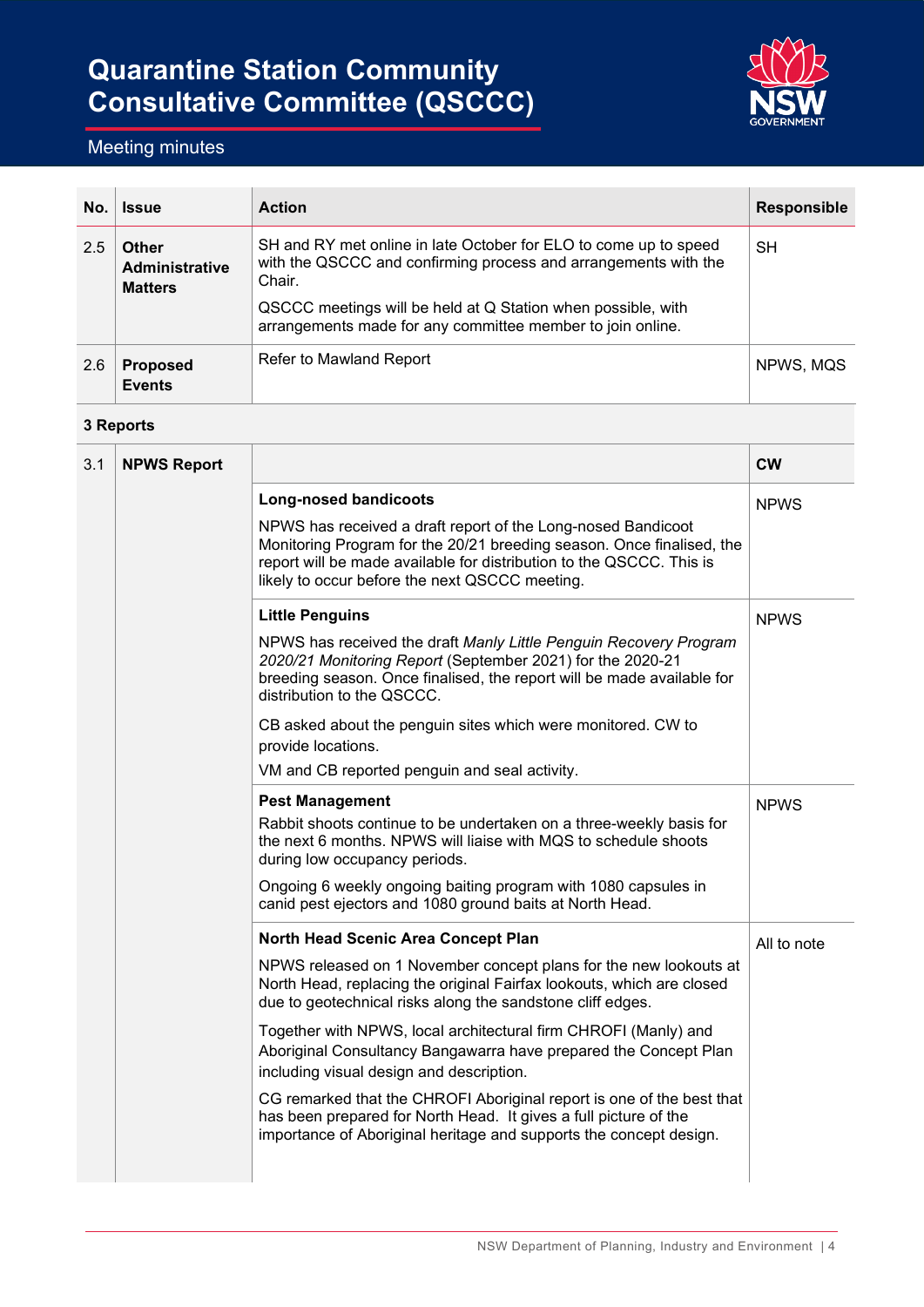

| No. | <b>Issue</b> | <b>Action</b>                                                                                                                                                                                                                                                                                                                                                                                                           | <b>Responsible</b> |
|-----|--------------|-------------------------------------------------------------------------------------------------------------------------------------------------------------------------------------------------------------------------------------------------------------------------------------------------------------------------------------------------------------------------------------------------------------------------|--------------------|
|     |              | The two redesigned accessible lookouts are to be appropriately<br>renamed to recognise and acknowledge the Aboriginal Connection to<br>Country and significance of the North Head cultural landscape.                                                                                                                                                                                                                   |                    |
|     |              | Further information can be found on the NPWS website at: North<br>Head Scenic Area upgrade   NSW Environment, Energy and Science                                                                                                                                                                                                                                                                                        |                    |
|     |              | Public feedback on the Concept Plan is requested by 26 November<br>2021.                                                                                                                                                                                                                                                                                                                                                |                    |
|     |              | CG suggested that the Concept Plan be highlighted more<br>prominently on the NPWS website as it is difficult to find.                                                                                                                                                                                                                                                                                                   |                    |
|     |              | NPWS has some funding for staging and priorities set out in the<br>Concept Plan.                                                                                                                                                                                                                                                                                                                                        |                    |
|     |              | <b>North Head Scenic Area Upgrade Construction Work</b>                                                                                                                                                                                                                                                                                                                                                                 | <b>NPWS</b>        |
|     |              | Work on the North Head Scenic Area upgrades - carparks and<br>landscaping commenced in October 2021 with completion in early<br>2022 with road closures and visitation impacts throughout that 3-<br>month work program.                                                                                                                                                                                                |                    |
|     |              | Details of the works and a summary of the community feedback<br>(released during April and May 2021) can be found on the NPWS<br>website: North Head Scenic Area upgrade   NSW Environment,<br><b>Energy and Science</b>                                                                                                                                                                                                |                    |
|     |              | <b>Parking available</b><br>at North Head Fort<br><b>Pedestrian access in North Hea</b><br><b>Fort maintained</b><br><b>Bus stop at</b><br>Carpark 1<br><b>Q</b> Station<br>Carpark 2<br><b>CONSTRUCTION AREA</b><br><b>Carpark 1 OPEN</b><br>(closed from Jan 2022)<br><b>Access to Fairfax Loop CLOSED</b><br>Carpark 2 CLOSED<br>during the first stage of<br>$(Oct - Feb 2022)$<br>construction (approx. Oct - Nov) |                    |
|     |              | <b>Annual reporting</b><br>The Department of Planning, Industry and Environment - Planning<br>and Assessment - Compliance (Department) has been investigating<br>compliance with the conditions of the Q. Station approval (MP08_0041<br>determined 23 December 2003, as modified), particularly in relation to<br>the annual reporting conditions.                                                                     | NPWS, MQS          |
|     |              | The co-proponents and Consultants SNC Lavalin are working together<br>to prepare and finalise the revised reports for resubmission to DPIE in<br>January 2021.                                                                                                                                                                                                                                                          |                    |
|     |              | Copies of the draft reports will be made available to the QSCCC for<br>their review and feedback, prior to finalisation and submission.                                                                                                                                                                                                                                                                                 |                    |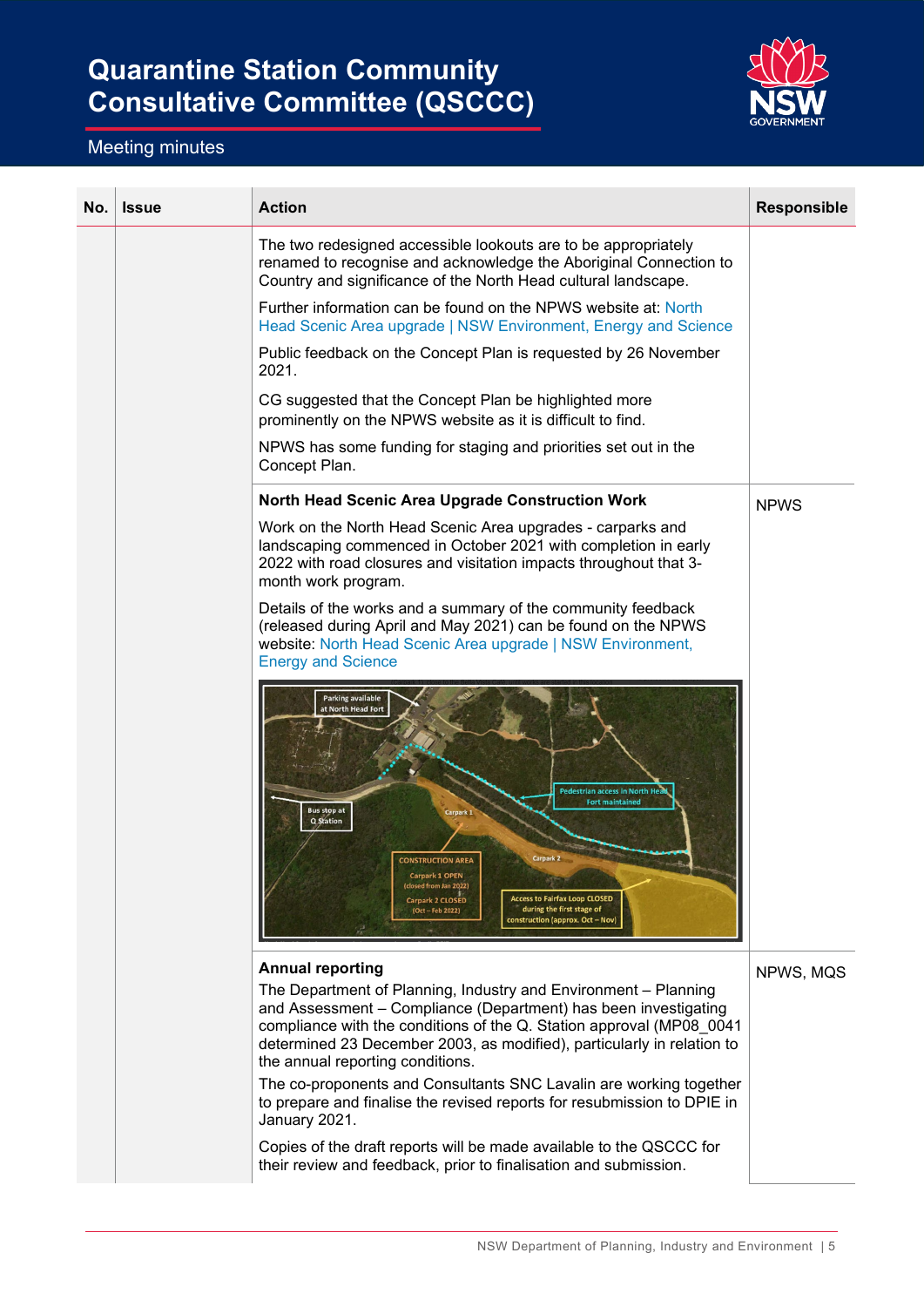

| No. | <b>Issue</b>          | <b>Action</b>                                                                                                                                                                                                                                                                                       | <b>Responsible</b> |
|-----|-----------------------|-----------------------------------------------------------------------------------------------------------------------------------------------------------------------------------------------------------------------------------------------------------------------------------------------------|--------------------|
|     |                       | <b>Heritage Grant</b>                                                                                                                                                                                                                                                                               | NPWS, MQS          |
|     |                       | NPWS, MQS and Creative Experience Design Studio, Grumpy Sailor<br>Creative (Sydney) have applied for a National Heritage Grant to create<br>a new immersive exhibition experience to interpret the Wharf Precinct<br>and promote the heritage values of Q Station.                                  |                    |
|     |                       | <b>Update to the Movable Heritage Plan</b>                                                                                                                                                                                                                                                          | <b>NPWS</b>        |
|     |                       | In accordance with the CoPA, the Movable Heritage Plan has been<br>updated and revised.                                                                                                                                                                                                             |                    |
|     |                       | The Q Station Heritage Advisor - Elizabeth Broomhead has indicated<br>her willingness to present on the Movable Heritage Plan at the next<br>QSCCC meeting. All members of the committee confirm that they<br>would like to receive a presentation from Elizabeth Broomhead at the<br>next meeting. |                    |
|     |                       | NPWS to provide the Movable Heritage Plan so it can be distributed to<br>QSCCC members to read before the next meeting.                                                                                                                                                                             |                    |
|     |                       | <b>Comments/questions</b>                                                                                                                                                                                                                                                                           | <b>NPWS</b>        |
|     |                       | NPWS to follow up Mawland request to establish a digital opening<br>sign for Q Station at the entrance to the North Head NP.                                                                                                                                                                        |                    |
| 3.2 | <b>Mawland Report</b> |                                                                                                                                                                                                                                                                                                     | SS                 |
|     |                       | Lease process                                                                                                                                                                                                                                                                                       | All to note        |
|     |                       | The Q Station lease is on the market. Tender closing date was Friday<br>5 November 2021.                                                                                                                                                                                                            |                    |
|     |                       | Several people have expressed an interest in the lease. Mawland are<br>heartened by the people who applied who have a similar approach to<br>the site.                                                                                                                                              |                    |
|     |                       | Mawland thanked NPWS for their assistance and support throughout<br>the tender process. NPWS had productive conversations with<br>prospects.                                                                                                                                                        |                    |
|     |                       | Change in proponent is likely, but timing is not known.                                                                                                                                                                                                                                             |                    |
|     |                       | NPWS to approve the new proponent under Clause 10 of the lease.                                                                                                                                                                                                                                     |                    |
|     |                       | QSCCC will be advised when finalised.                                                                                                                                                                                                                                                               |                    |
|     |                       | Early renewal of lease option                                                                                                                                                                                                                                                                       | All to note        |
|     |                       | The lease is in hand and in 2027 the lease will need to be renewed.                                                                                                                                                                                                                                 |                    |
|     |                       | Mawland agrees and states that all legal fees will be paid up to date<br>on the option of early exercise and handed over to the purchaser.                                                                                                                                                          |                    |
|     |                       | <b>Land Tax</b>                                                                                                                                                                                                                                                                                     | NPWS,              |
|     |                       | Waiting for response from Office of State Revenue                                                                                                                                                                                                                                                   | <b>MQS</b>         |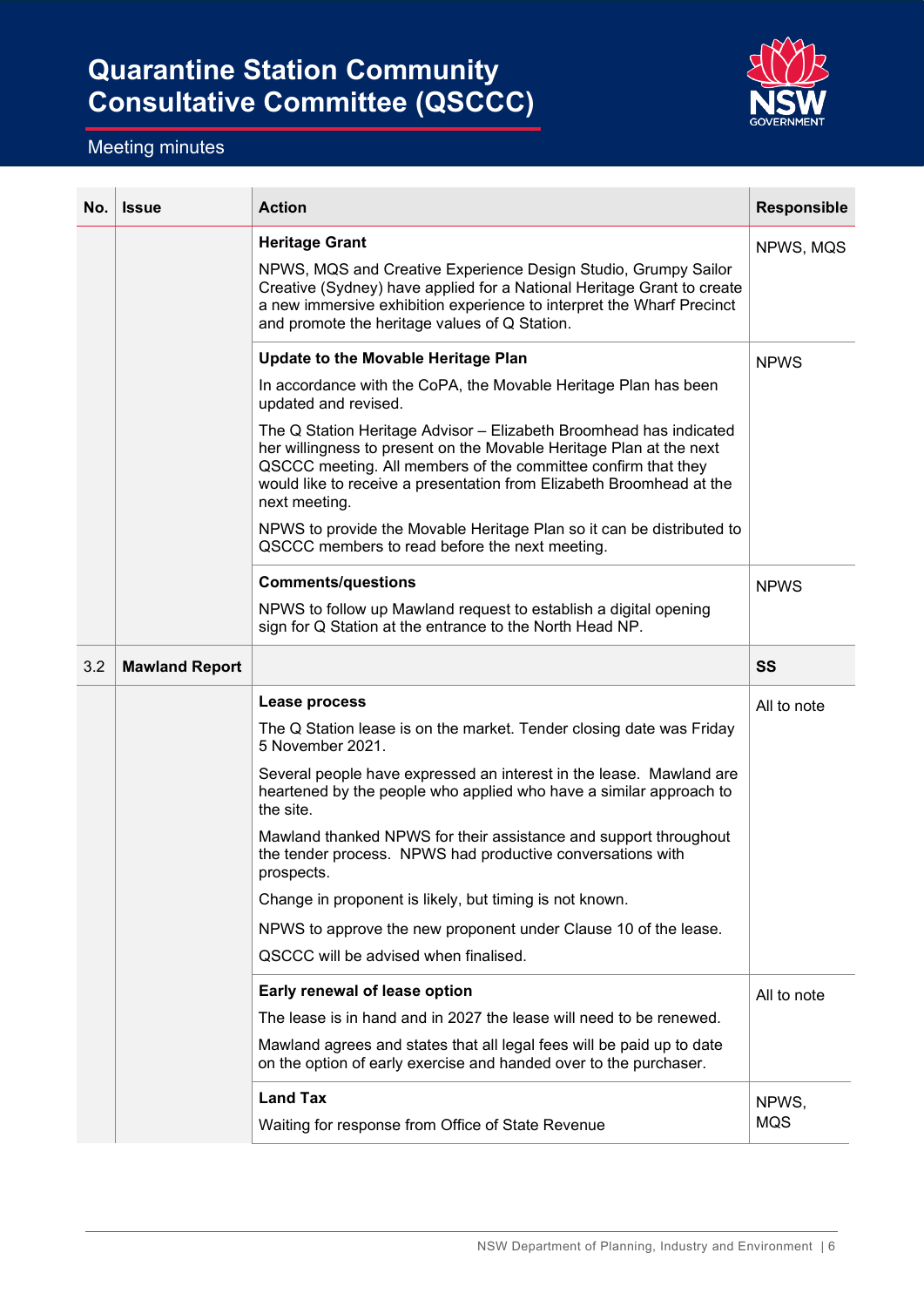

| No. | <b>Issue</b> | <b>Action</b>                                                                                                                                                                                                                                                                                                                            | <b>Responsible</b> |
|-----|--------------|------------------------------------------------------------------------------------------------------------------------------------------------------------------------------------------------------------------------------------------------------------------------------------------------------------------------------------------|--------------------|
|     |              | <b>Current situation</b>                                                                                                                                                                                                                                                                                                                 | NPWS,              |
|     |              | Q Station is operating, but only at 50% of usual operations until early<br>December. Plan to be completely open by 1 December.                                                                                                                                                                                                           | <b>MQS</b>         |
|     |              | The coffee shop is open 5 days.                                                                                                                                                                                                                                                                                                          |                    |
|     |              | Q Station has a new chef.                                                                                                                                                                                                                                                                                                                |                    |
|     |              | Mawland is recruiting for staff through a specialist company, including<br>food and beverage staff, social media and marketing manager.                                                                                                                                                                                                  |                    |
|     |              | Conferencing is gaining momentum and very busy in December.                                                                                                                                                                                                                                                                              |                    |
|     |              | Christmas parties are coming up. Weddings have generally been<br>shifted to next year.                                                                                                                                                                                                                                                   |                    |
|     |              | The Boilerhouse is open in the evenings, and for lunch on weekends.                                                                                                                                                                                                                                                                      |                    |
|     |              | School programs (excursions, holiday care, picnics) are expected<br>back next year.                                                                                                                                                                                                                                                      |                    |
|     |              | Les Sculptures Refusées sculpture exhibition with 24 large sculptural<br>installations is currently running through to mid-January. The official<br>opening is 18 November at 5.30pm at the Glasshouse, to be opened<br>by Jennifer Byrne. QSCCC members are invited.                                                                    |                    |
|     |              | <b>WW1 Nurses Plaques - Operation Pilgrim</b>                                                                                                                                                                                                                                                                                            |                    |
|     |              | Nurses Annie Egan and Elizabeth MacGregor are being honoured on<br>5 December 2021.                                                                                                                                                                                                                                                      |                    |
|     |              | RY and MP are in discussion about where the plaques will be installed<br>before the function on 5 December 2022. MP indicated that the<br>plaques should be in Building H2 as that is the most appropriate place<br>within the Hospital Precinct.                                                                                        |                    |
|     |              | Sir Peter Cosgrove will be involved in the ceremony on 5 December.                                                                                                                                                                                                                                                                       |                    |
|     |              | <b>Open Days</b>                                                                                                                                                                                                                                                                                                                         | NPWS, MQS          |
|     |              | Mawland has written to DPIE to inform them that the site is open at all<br>times for the sculpture exhibition. Requested that the open days<br>associated with the exhibition be considered compliant with open day<br>requirements in the Conditions of Consent for Q Station. DPIE<br>recognise the sculpture exhibition as open days. |                    |
|     |              | <b>Heritage Grant</b>                                                                                                                                                                                                                                                                                                                    | All to note        |
|     |              | NPWS and Mawland have applied for a \$400,000 Federal government<br>grant for an immersive exhibition named 'Pandemics, Past and<br>Future'.                                                                                                                                                                                             |                    |
|     |              | The exhibition with audio, smell and visual would include the showers<br>and pump room                                                                                                                                                                                                                                                   |                    |
|     |              | Elizabeth Broomhead, QS Heritage Advisor, NPWS assisted with the<br>application.                                                                                                                                                                                                                                                         |                    |
|     |              | CW remarked the exhibition is a great opportunity, consistent with Q<br>Station plans.                                                                                                                                                                                                                                                   |                    |